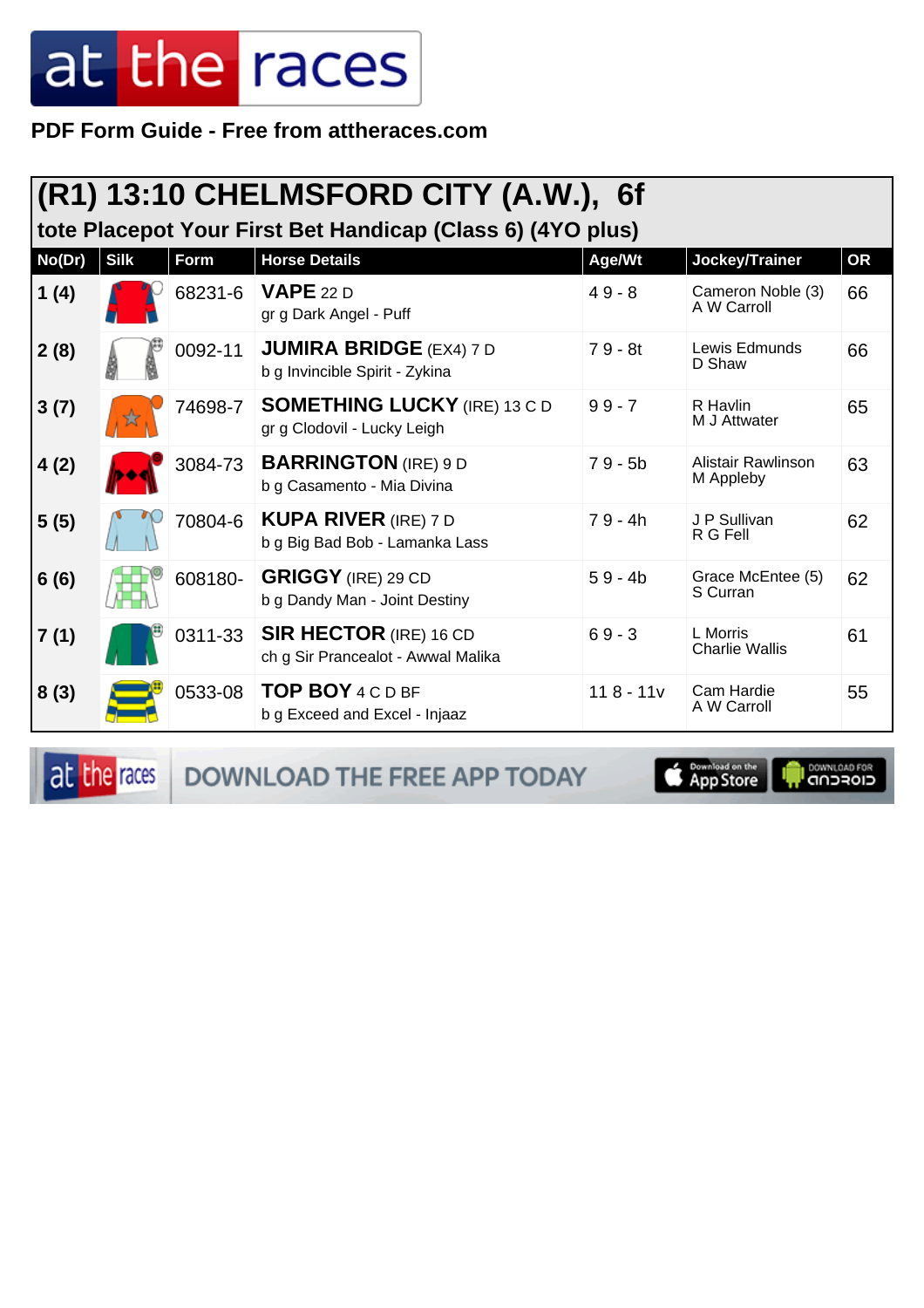**PDF Form Guide - Free from attheraces.com**

#### **(R2) 13:40 CHELMSFORD CITY (A.W.), 7f**

**CCR Classified Stakes (Class 6) (4YO plus)**

| No(Dr) | <b>Silk</b> | <b>Form</b> | <b>Horse Details</b>                                          | Age/Wt       | Jockey/Trainer                       | <b>OR</b> |
|--------|-------------|-------------|---------------------------------------------------------------|--------------|--------------------------------------|-----------|
| 1(9)   |             |             | 97/028-2 CANIMAR 20<br>b m Havana Gold - Acquifer             | $69 - 7t$    | P Mulrennan<br>Seamus Durack         | 49        |
| 2(10)  |             | 0865-70     | FENIX 10<br>ch f Lope De Vega - Stylishly                     | $49 - 7v1t1$ | Theodore Ladd (3)<br>M Appleby       | 50        |
| 3(5)   |             | 86554-9     | <b>HABANERO STAR 10</b><br>b f Mayson - Highly Spiced         | $49 - 7p1$   | George Bass (7)<br>Miss Gay Kelleway | 50        |
| 4(6)   |             | 5306-45     | <b>INDEPENDENCE DAY (IRE) 16 C</b><br>b h Dansili - Damson    | $89 - 7$     | Joey Haynes<br>Chelsea Banham        | 45        |
| 5(2)   |             |             | 86/627-7   KELINDA DICE 11<br>b f Hot Streak - Dora's Sister  | 49 - 7p      | Callum Shepherd<br>M Quinn           | 48        |
| 6(1)   |             | 00/78-4     | <b>MERCURIST 12</b><br>b g Muhaarar - Xceedingly Xcited       | $49 - 7$     | R Havlin<br><b>B R Millman</b>       | 46        |
| 7(8)   |             | 5620-93     | <b>PEARL SPECTRE (USA) 3 CD</b><br>ch g Street Cry - Dark Sky | $109 - 7$    | Grace McEntee (5)<br>P S McEntee     | 47        |
| 8(3)   |             | 00/7679-    | SIR GORDON 140<br>br g Sixties Icon - Potternello             | $49 - 7b1$   | Mark Crehan (5)<br>R J Smith         | 47        |
| 9(4)   |             | 42487-3     | <b>VELVET VISTA 11</b><br>b m Sea The Moon - Battery Power    | $59 - 7$ bt  | Rossa Ryan<br>M Murphy               | 44        |
| 10(7)  |             | 363-0       | <b>WHISTLING SANDS 19</b><br>b g Gregorian - Sea Whisper      | $59 - 7$     | K Shoemark<br>Robyn Brisland         | 43        |

at the races DOWNLOAD THE FREE APP TODAY

App Store

**DOWNLOAD FOR**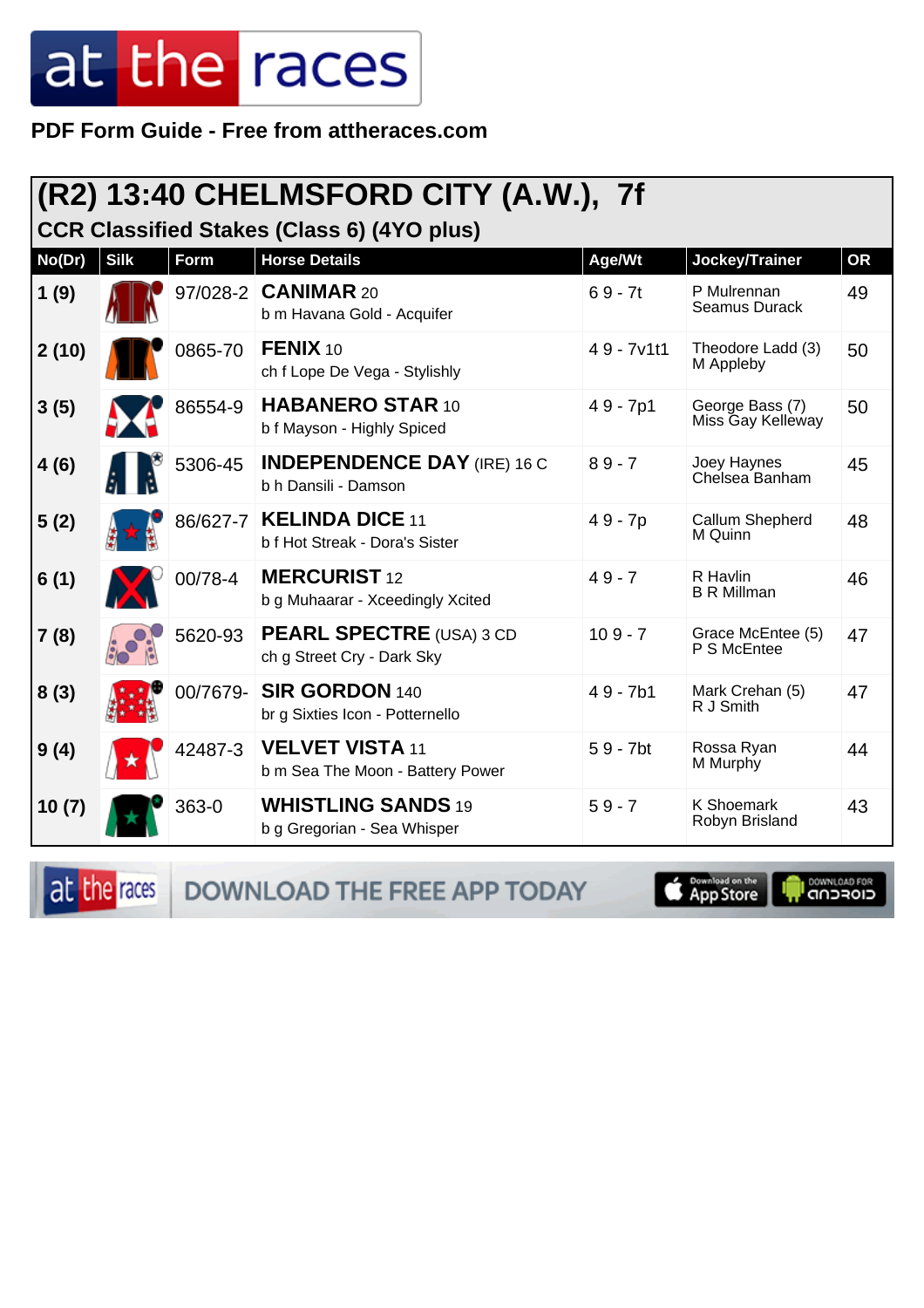PDF Form Guide - Free from attheraces.com

|                                                            | (R3) 14:10 CHELMSFORD CITY (A.W.), 1m |          |                                                                   |            |                                           |           |  |  |  |
|------------------------------------------------------------|---------------------------------------|----------|-------------------------------------------------------------------|------------|-------------------------------------------|-----------|--|--|--|
| chelmsfordcityracecourse.com Handicap (Class 6) (4YO plus) |                                       |          |                                                                   |            |                                           |           |  |  |  |
| No(Dr)                                                     | <b>Silk</b>                           | Form     | <b>Horse Details</b>                                              | Age/Wt     | Jockey/Trainer                            | <b>OR</b> |  |  |  |
| 1(10)                                                      |                                       | 02125-0  | <b>DOCTOR NUNO 16</b><br>b g Due Diligence - Aubrietia            | $49 - 7$   | Callum Rodriguez<br>A W Carroll           | 62        |  |  |  |
| 2(4)                                                       |                                       | 22621-6  | <b>FLY THE NEST</b> (IRE) 23 D<br>b g Kodiac - Queen Wasp         | $59 - 7$   | L Morris<br>A W Carroll                   | 62        |  |  |  |
| 3(3)                                                       |                                       | 877028-  | <b>LAKE SAND (IRE) 40</b><br>b g Footstepsinthesand - Lake Louise | $49 - 7$   | K T O'Neill<br>Ali Stronge                | 62        |  |  |  |
| 4(2)                                                       |                                       | 6538/97- | CLEGANE 193<br>ch f Iffraaj - Cradle Of Life                      | $49 - 7t$  | Rossa Ryan<br>S C Williams                | 62        |  |  |  |
| 5(5)                                                       |                                       | 25426-4  | <b>CASARUAN 11 CD</b><br>b c Casamento - Aruan                    | $49 - 6$   | <b>Alistair Rawlinson</b><br>M Appleby    | 61        |  |  |  |
| 6(8)                                                       |                                       | 4/7709-9 | <b>ZAHIRA LOREDANA (IRE) 19</b><br>b f Zoffany - Macrame          | $49 - 5p1$ | A Mullen<br><b>B</b> M R Haslam           | 60        |  |  |  |
| 7(6)                                                       |                                       | 4304-75  | AL OZZDI 10 D<br>b g Acclamation - Zibeling                       | $69 - 3p1$ | J P Sullivan<br>R G Fell                  | 58        |  |  |  |
| 8(11)                                                      |                                       | 28462-5  | <b>LUNA WISH 17 CD</b><br>b f Sea The Moon - Crystal Wish         | $49 - 3$   | George Bass (7)<br>G G Margarson          | 58        |  |  |  |
| 9(1)                                                       |                                       | 8193-72  | <b>WORD OF HONOUR 18</b><br>b g Showcasing - Veiled Intrigue      | $59 - 2b$  | Grace McEntee (5)<br>S Curran             | 57        |  |  |  |
| 10(9)                                                      |                                       | 220498-  | <b>CHIARODILUNA 26</b><br>b f Kyllachy - Falling Angel            | $49 - 2b1$ | Callum Shepherd<br>P J McBride            | 57        |  |  |  |
| 11(7)                                                      |                                       | 76005-5  | <b>GLINT OF AN EYE (IRE) 18</b><br>b f Australia - Call This Cat  | $49 - 2t$  | <b>K Shoemark</b><br><b>Henry Spiller</b> | 57        |  |  |  |

at the races

DOWNLOAD THE FREE APP TODAY

**S** Download on the

**DOWNLOAD FOR**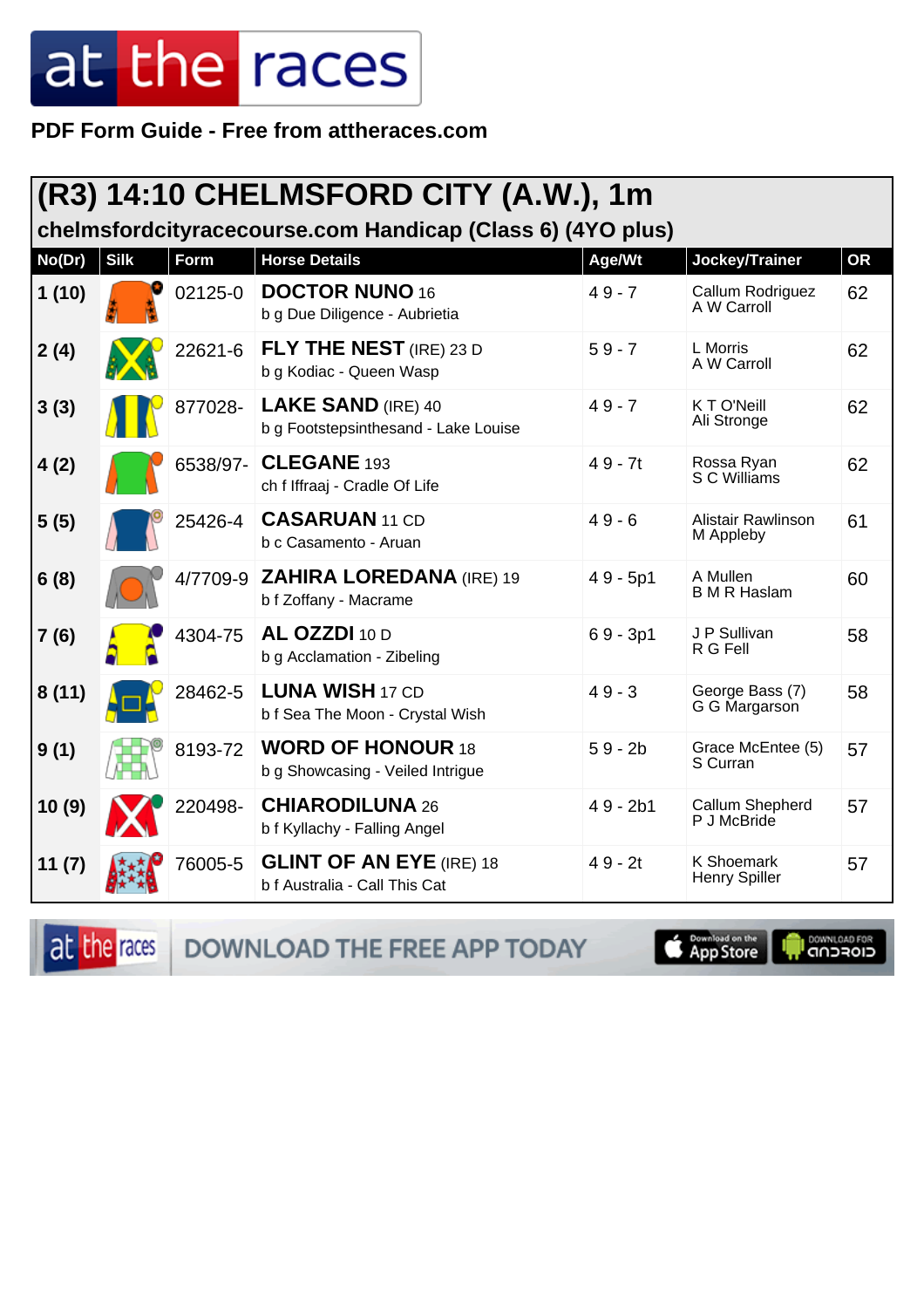**PDF Form Guide - Free from attheraces.com**

| (R4) 14:40 CHELMSFORD CITY (A.W.), 1m 2f<br>tote.co.uk Live Streaming Every UK Race Maiden Stakes (Class 5) (3YO plus) |             |         |                                                            |            |                                 |           |  |
|------------------------------------------------------------------------------------------------------------------------|-------------|---------|------------------------------------------------------------|------------|---------------------------------|-----------|--|
| No(Dr)                                                                                                                 | <b>Silk</b> | Form    | <b>Horse Details</b>                                       | Age/Wt     | Jockey/Trainer                  | <b>OR</b> |  |
| 1(3)                                                                                                                   |             | 7-      | <b>FLAMMARION (GER) 26</b><br>b g Sea The Moon - Favorite  | $510 - 0$  | Cam Hardie<br>D O'Meara         |           |  |
| 2(4)                                                                                                                   |             | 3/6463- | YANKEE STADIUM (IRE) 96<br>b g Galileo - Switch            | $49 - 13$  | Callum Shepherd<br>George Scott | 80        |  |
| 3(2)                                                                                                                   |             | 835-3   | <b>DEFINED 21</b><br>b c Golden Horn - Criteria            | $38 - 5p1$ | KTO'Neill<br>J H M Gosden       | 80        |  |
| 4(5)                                                                                                                   |             | $2 - 2$ | <b>GLEN AGAIN (IRE) 10</b><br>b c Gleneagles - Four Eleven | $38 - 5$   | F Norton<br>M Johnston          |           |  |
| 5(1)                                                                                                                   |             |         | <b>COUNTESSA (FR)</b><br>b f Camelot - Elitiste            | $38 - 0$   | L Morris<br>Hugo Palmer         |           |  |

at the races DOWNLOAD THE FREE APP TODAY

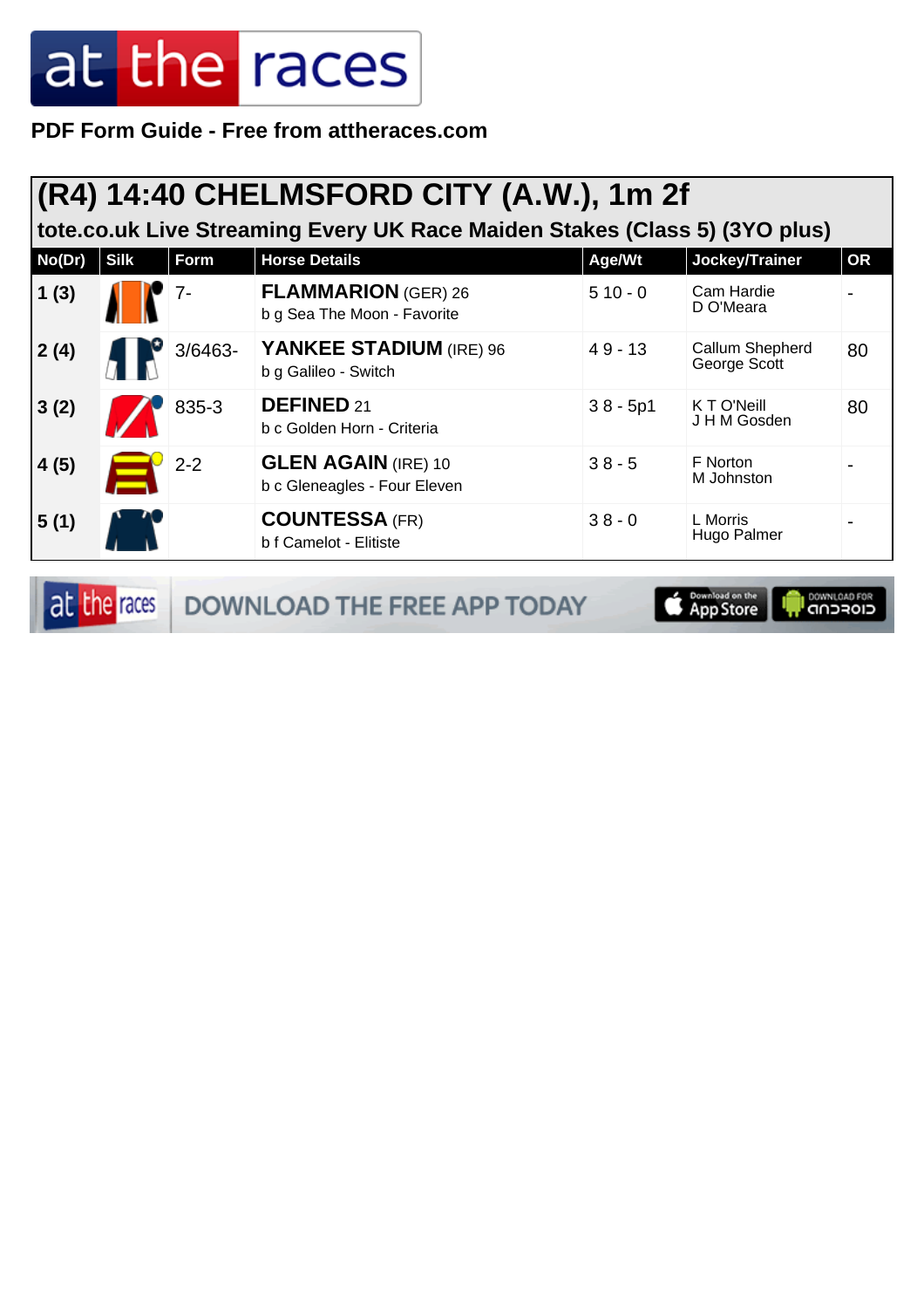**PDF Form Guide - Free from attheraces.com**

#### **(R4) 15:20 PLUMPTON, 3m 217y**

**Download The Tote App Conditional Jockeys' Handicap Hurdle (Class 3) (4YO plus)**

| piuvi                   |             |             |                                                                    |              |                                        |           |
|-------------------------|-------------|-------------|--------------------------------------------------------------------|--------------|----------------------------------------|-----------|
| <b>No</b>               | <b>Silk</b> | <b>Form</b> | <b>Horse Details</b>                                               | Age/Wt       | Jockey/Trainer                         | <b>OR</b> |
| $\mathbf 1$             |             | 0201-29     | <b>POTTERS HEDGER 52 CD</b><br>b g Midnight Legend - Loose Morals  | $911 - 12v1$ | Corey McGivern<br>(10)<br>Mrs L Wadham | 127       |
| $\overline{2}$          |             | 1500-84     | <b>POKER PLAY (FR) 45</b><br>ch g Martaline - Becquarette          | $811 - 12$   | Fergus Gillard (3)<br>D Pipe           | 127       |
| $\overline{3}$          |             | 4163-63     | <b>CROSSGALESFAMEGAME (IRE)</b><br>44<br>b m Mahler - Fame Forever | $711 - 10$   | $C$ Brace $(3)$<br>F O'Brien           | 125       |
| $\overline{\mathbf{4}}$ |             | 40/9061     | <b>BAILARICO</b> (IRE) 41 D<br>b g Dubawi - Baila Me               | $811 - 10b$  | Mr Caoilin Quinn<br>(10)<br>W Greatrex | 125       |
| 5                       |             | 2P5/333     | <b>RIDGEWAY FLYER 26 C</b><br>b g Tobougg - Running For Annie      | 10 11 - 6ht  | <b>Rex Dingle</b><br>Jack Barber       | 121       |
| 6                       |             | 9-67312     | <b>ZHIGULI (IRE) 26</b><br>b g Flemensfirth - Grangeclare Flight   | $611 - 3$    | N F Houlihan (6)<br>G L Moore          | 118       |
| $\overline{7}$          |             | F0-C703     | <b>HOWLING MILAN (IRE) 11</b><br>b g Milan - Fantasia Filly        | $711 - 3$    | Jack Tudor<br>S Drinkwater             | 118       |
| 8                       |             | 2464-78     | <b>VIRGINIA CHICK (FR) 40</b><br>b g Nickname - Sweet Jaune        | $911 - 2$    | Isabel Williams (3)<br>Evan Williams   | 117       |
| 9                       |             | 3-F34PP     | <b>FULL GLASS (FR) 43</b><br>b g Diamond Green - Full Tune         | $811 - 0$    | Nathan Brennan (5)<br>A Sadik          | 115       |
| 10                      |             | 43-3926     | <b>NORTHERN POET (IRE) 17 BF</b><br>b g Yeats - Crowning Virtue    | $610 - 9$    | <b>Tabitha Worsley</b><br>N J Gifford  | 110       |

at the races

**DOWNLOAD THE FREE APP TODAY** 

**S** Download on the

**I DOWNLOAD FOR**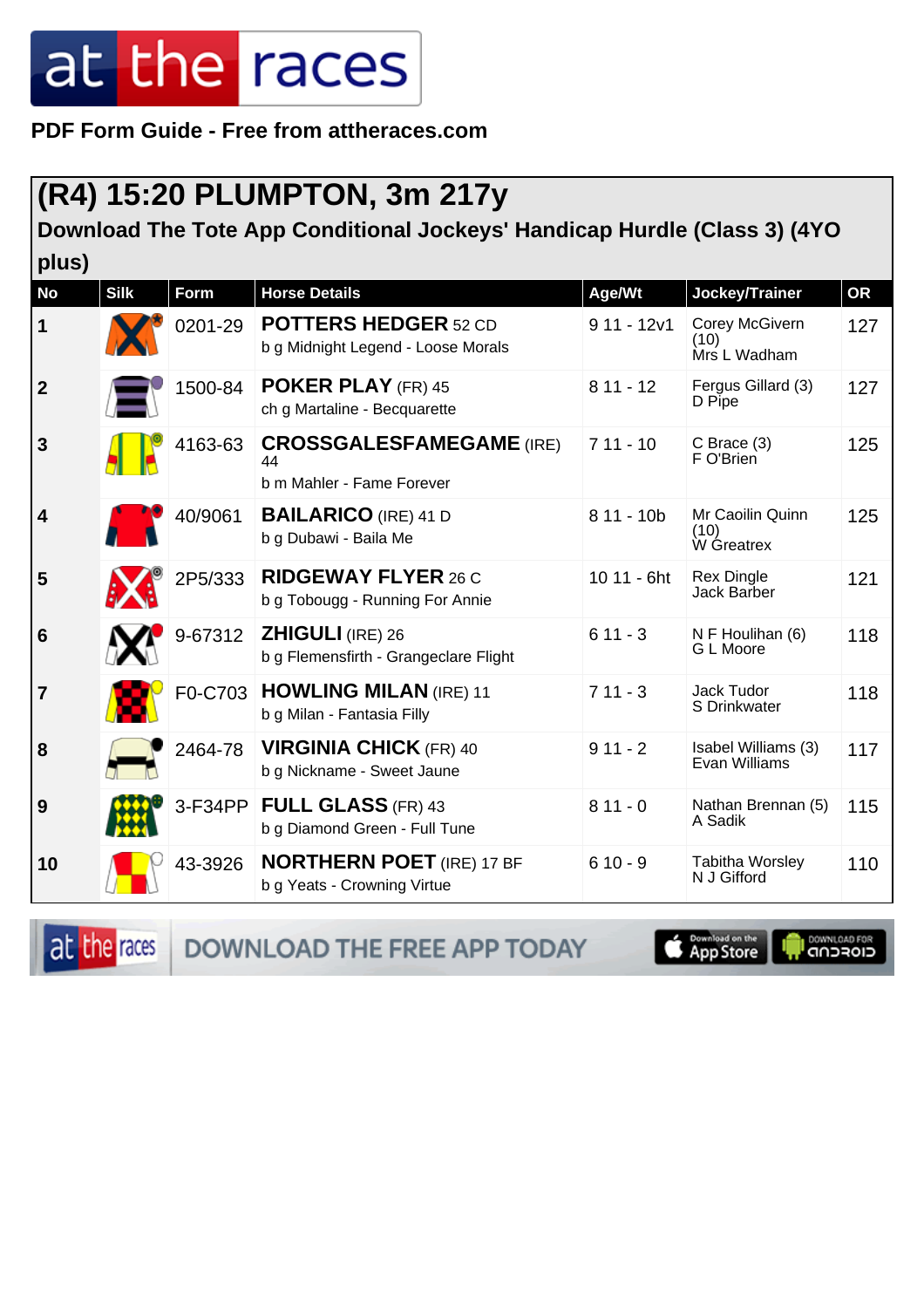**PDF Form Guide - Free from attheraces.com**

|            |             |         | (R6) 15:40 CHELMSFORD CITY (A.W.), 1m<br>tote.co.uk Now Never Beaten By SP Handicap (Class 6) (3YO only) |            |                                           |           |
|------------|-------------|---------|----------------------------------------------------------------------------------------------------------|------------|-------------------------------------------|-----------|
| No(Dr)     | <b>Silk</b> | Form    | <b>Horse Details</b>                                                                                     | Age/Wt     | Jockey/Trainer                            | <b>OR</b> |
| 1(4)       |             | 9559-33 | <b>BABY SHAM 12</b><br>b f Sir Percy - Zamzama                                                           | $39 - 9p$  | Rossa Ryan<br>S C Williams                | 56        |
| 2(2)       |             | 5385-51 | $EYES$ (IRE) 16 CD<br>b f Dandy Man - Ebony Street                                                       | $39 - 9b1$ | Nicola Currie<br>J A Osborne              | 56        |
| 3(7)       |             | 4050-   | <b>APACHE JEWEL (IRE) 64</b><br>b f Teofilo - Floating Along                                             | $39 - 9$   | <b>K Shoemark</b><br>Robyn Brisland       | 56        |
| 4 (10)     |             | 4094-6  | <b>POCKETEER</b> (IRE) 20<br>b f Adaay - Dry Your Eyes                                                   | $39 - 7$   | A Mullen<br>J Ryan                        | 54        |
| 5(6)       |             | 77-6    | <b>TEQUILA TEQUILA 14</b><br>gr f Iffraaj - Tequila Sunrise                                              | $39 - 7$   | Callum Shepherd<br>George Scott           | 54        |
| 6(12)      |             | 765-    | <b>CLEVER TRUCKER 65</b><br>gr f Lethal Force - Night Kiss                                               | $39 - 4$   | M Dwyer<br>Richard Hughes                 | 51        |
| 7(5)       |             | 670-5   | <b>PUFFIN ISLAND (IRE) 12</b><br>b f Awtaad - Patuca                                                     | $39 - 3$   | Grace McEntee (5)<br><b>Henry Spiller</b> | 50        |
| 8(9)       |             | 86-45   | <b>BEIJA FLOR</b> (IRE) 12<br>b f Exceed and Excel - Kiss Me Goodbye                                     | $39 - 2b1$ | Callum Hutchinson<br>(7)<br>W J Haggas    | 49        |
| 9(8)       |             | 797-    | <b>MR MONEYPENNY 143</b><br>b g Monsieur Bond - Normandy Maid                                            | $39 - 1$   | R Havlin<br>M J Attwater                  | 48        |
| 10(3)      |             | 57936-9 | <b>COSTA TEGUISE 12</b><br>b f Twilight Son - Nicolosia                                                  | $39 - 1$   | L Morris<br><b>B R Millman</b>            | 48        |
| 11(1)      |             | 64647-8 | <b>DURABELLA</b> (IRE) 20 BF<br>b f Manduro - Aztec Queen                                                | $38 - 13$  | K T O'Neill<br>PFICole                    | 46        |
| 12<br>(11) |             | P8960-6 | <b>KATIE'S KITTEN 20</b><br>ch f Bobby's Kitten - Freedom Reigns                                         | $38 - 12$  | Frederick Larson (7)<br>M Appleby         | 45        |

at the races DOWNLOAD THE FREE APP TODAY



**OOWNLOAD FOR**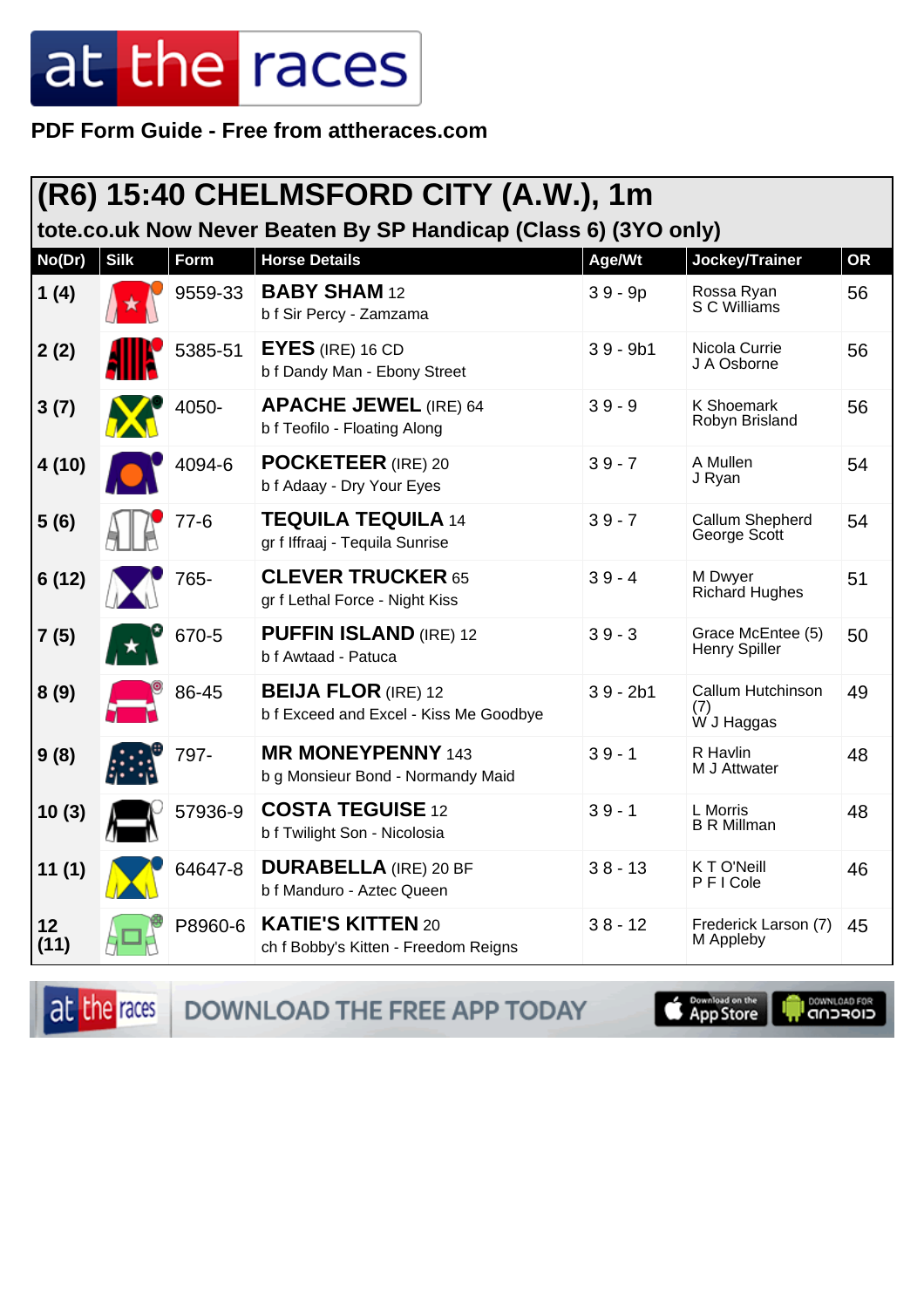**PDF Form Guide - Free from attheraces.com**

|        | (R7) 16:10 CHELMSFORD CITY (A.W.), 1m 6f<br>Support The Injured Jockeys Fund Handicap (Class 5) (4YO plus) |         |                                                                                 |            |                                 |           |  |  |
|--------|------------------------------------------------------------------------------------------------------------|---------|---------------------------------------------------------------------------------|------------|---------------------------------|-----------|--|--|
| No(Dr) | <b>Silk</b>                                                                                                | Form    | <b>Horse Details</b>                                                            | Age/Wt     | Jockey/Trainer                  | <b>OR</b> |  |  |
| 1(6)   |                                                                                                            |         | 272/808- BLACK KALANISI (IRE) 129 (17J)<br>b g Kalanisi - Blackthorne Winter    | $810 - 1$  | Andrew Breslin (5)<br>J Tuite   | 72        |  |  |
| 2(4)   |                                                                                                            | 945335/ | <b>SAUCHIEHALL STREET</b> (IRE) 452<br>(17J)<br>b g Mastercraftsman - Top Trail | $69 - 10b$ | Billy Garritty (5)<br>D Brooke  | 67        |  |  |
| 3(5)   |                                                                                                            | 463112- | <b>INDIGO TIMES</b> (IRE) 89 C BF<br>gr g Alhebayeb - Easy Times                | $49 - 7$   | Callum Shepherd<br>D M Simcock  | 68        |  |  |
| 4(2)   |                                                                                                            |         | 50312-2 <b>GOLD STANDARD</b> (IRE) 21<br>ch g Casamento - Goldplated            | $59 - 5p$  | L Morris<br>A W Carroll         | 62        |  |  |
| 5(1)   |                                                                                                            | 35588-2 | <b>DECORA</b> (IRE) 13<br>ch f Conduit - Grevillea                              | $49 - 4$   | George Bass (7)<br>Miss S West  | 65        |  |  |
| 6(3)   |                                                                                                            | 664879- | <b>TEMUR KHAN</b> 166 (38J)<br>br g Dansili - Slink                             | $69 - 1$   | Callum Rodriguez<br>A W Carroll | 58        |  |  |

at the races DOWNLOAD THE FREE APP TODAY

**E Download** on the **I DOWNLOAD FOR**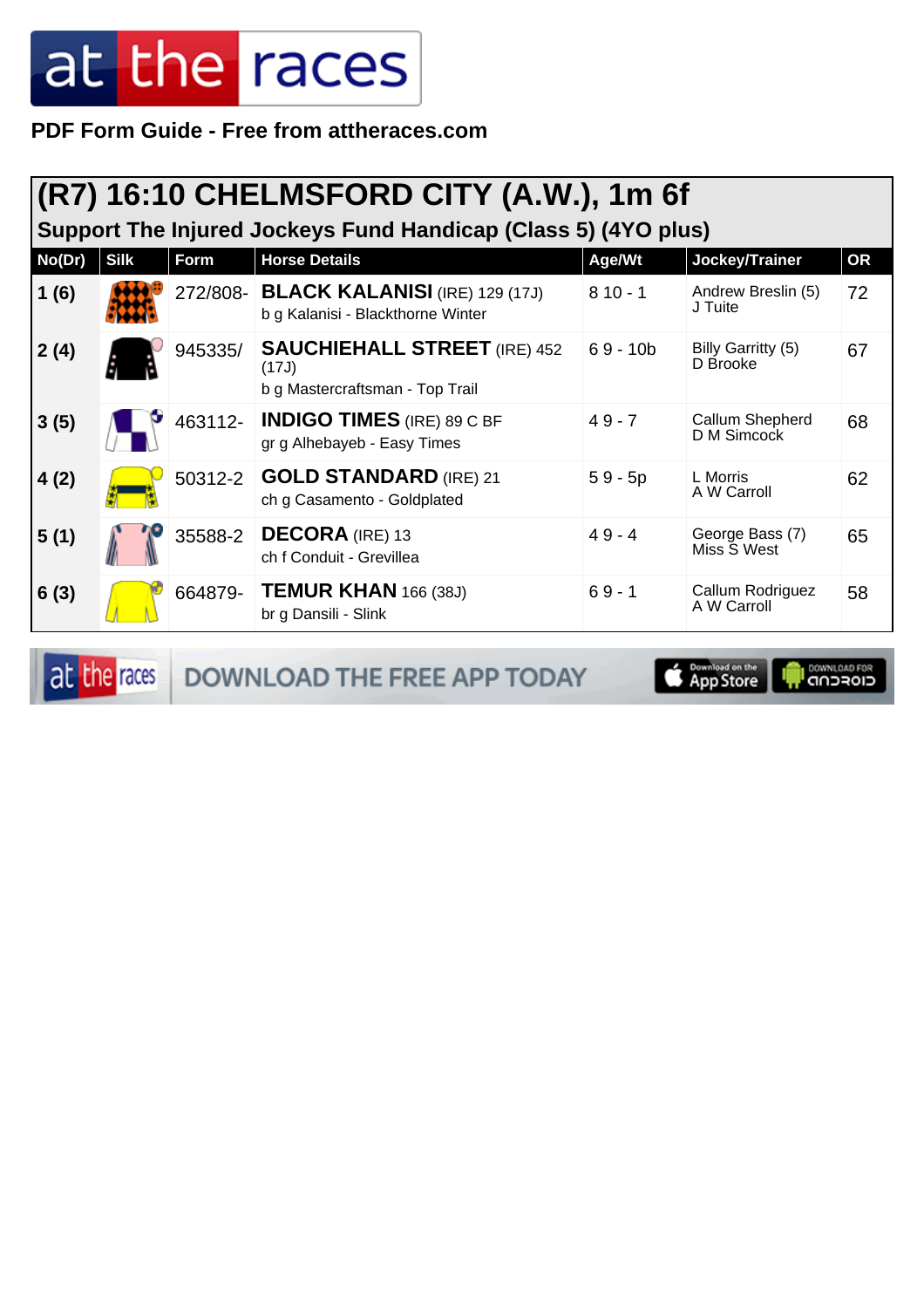PDF Form Guide - Free from attheraces.com

|              | (R6) 16:20 PLUMPTON, 1m 7f 195y<br>Strong Flavours Catering Handicap Hurdle (Class 5) (4YO plus) |                                         |                                                                         |             |                                       |     |  |  |
|--------------|--------------------------------------------------------------------------------------------------|-----------------------------------------|-------------------------------------------------------------------------|-------------|---------------------------------------|-----|--|--|
| <b>No</b>    | <b>Silk</b>                                                                                      | <b>Form</b>                             | <b>Horse Details</b>                                                    | Age/Wt      | Jockey/Trainer                        | OR  |  |  |
| 1            |                                                                                                  | 780-P6U                                 | <b>NELSON'S TOUCH 14 D</b><br>gr g Mount Nelson - Lady Friend           | $812 - 0$   | Daniel Sansom (3)<br>J W Mullins      | 102 |  |  |
| $\mathbf{2}$ |                                                                                                  | 24/7P0-                                 | <b>MR JACK</b> (IRE) 22 CD<br>ch g Papal Bull - Miss Barbados           | $911 - 12p$ | N F Houlihan (5)<br>Andy Irvine       | 100 |  |  |
| 3            |                                                                                                  | 61185-8                                 | <b>MAGEN'S MOON (IRE) 12 CD</b><br>b m Henrythenavigator - Magen's Star | $711 - 11$  | Tabitha Worsley (5)<br>P York         | 99  |  |  |
| 4            |                                                                                                  | 73-6P52                                 | <b>DARKEST DAY</b> (IRE) 12<br>b g Aizavoski - Dempseys Luck            | $611 - 9b$  | J E Moore<br>G L Moore                | 97  |  |  |
| 5            |                                                                                                  | 63343-4                                 | <b>SERGEANT BRODY 11</b><br>ch g Black Sam Bellamy - Ardent Bride       | $1011 - 6$  | Jack Tudor (3)<br>S Drinkwater        | 94  |  |  |
| 6            |                                                                                                  | P06-0P7                                 | <b>MILITARY DRESS (IRE) 17</b><br>b m Epaulette - Dune Breeze           | $611 - 1h$  | Kevin Jones (3)<br>M F Harris         | 89  |  |  |
| 7            |                                                                                                  |                                         | P908-12   SAWPIT SIENNA 41 BF<br>b m Dylan Thomas - Sawpit Supreme      | 6 10 - 12tp | R T Dunne<br>S Drinkwater             | 86  |  |  |
| 8            |                                                                                                  | 778-826                                 | <b>AIR HAIR LAIR (IRE) 7</b><br>ch g Zebedee - Blond Beauty             | $510 - 11$  | Joshua Moore<br>Miss S West           | 85  |  |  |
| 9            |                                                                                                  | B5/P45-                                 | <b>HYMN AND A PRAYER 64</b><br>br g Eastern Anthem - Kryssa             | $810 - 10h$ | <b>Bryony Frost</b><br>Mrs Fiona Shaw | 84  |  |  |
| 10           |                                                                                                  | 77-6D46                                 | <b>QUEEN AMONG KINGS (IRE) 25</b><br>b m Sans Frontieres - Miss Legend  | 7 10 - 8p   | Page Fuller<br>Andy Irvine            | 82  |  |  |
| 11           | MII                                                                                              | 848                                     | THE IMPOSTER (FR) 61<br>b g Authorized - Miss Dixie                     | $410 - 7$   | David Noonan<br>N J Hawke             | 92  |  |  |
| 12           |                                                                                                  | $3-P9$                                  | <b>HARRY THE NORSEMAN 72</b><br>ch g Norse Dancer - Titled Lady         | $510 - 2b1$ | <b>Rex Dingle</b><br>P R Webber       | 76  |  |  |
| 13           |                                                                                                  | 914-P7P                                 | <b>KINGSTON MIMOSA 39</b><br>b g Kheleyf - Derartu                      | $910 - 0b$  | J M Davies<br><b>Mark Gillard</b>     | 74  |  |  |
|              |                                                                                                  | l Long Handicap: Kingston Mimosa 9 - 13 |                                                                         |             |                                       |     |  |  |

at the races

DOWNLOAD THE FREE APP TODAY

**Completed on the I DOWNLOAD FOR**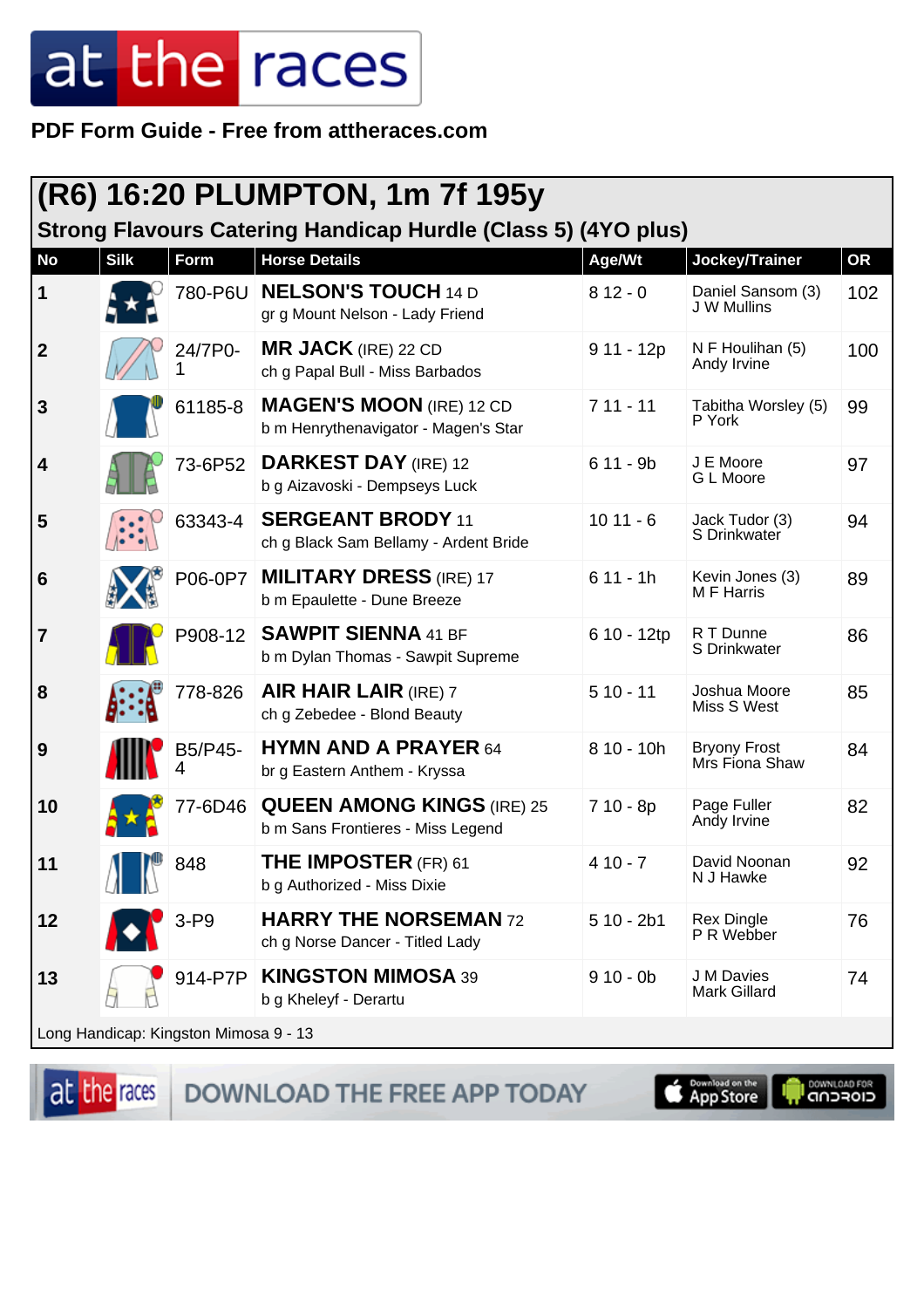**PDF Form Guide - Free from attheraces.com**

|        | (R2) 16:45 KEMPTON (A.W.), 6f<br>Wise Betting At racingty.com Handicap (Div 1) (Class 6) (4YO plus) |          |                                                                     |             |                                                |           |  |
|--------|-----------------------------------------------------------------------------------------------------|----------|---------------------------------------------------------------------|-------------|------------------------------------------------|-----------|--|
| No(Dr) | <b>Silk</b>                                                                                         | Form     | <b>Horse Details</b>                                                | Age/Wt      | Jockey/Trainer                                 | <b>OR</b> |  |
| 1(1)   |                                                                                                     | 75703-4  | $ACES$ (IRE) 19 D<br>b g Dark Angel - Cute Ass                      | $99 - 9$ bt | <b>William Carson</b><br><b>Charlie Wallis</b> | 61        |  |
| 2(2)   |                                                                                                     | 3/30660- | <b>POETA BRASILEIRO</b> (IRE) 40 CD<br>b g Poet's Voice - Top Act   | $69 - 7$ bt | <b>Hayley Turner</b><br>Henry Spiller          | 59        |  |
| 3(4)   |                                                                                                     | 507-815  | <b>BERNIE'S BOY 16 CD</b><br>b g Lilbourne Lad - Stoney Cove        | $89 - 7$ vt | Tom Marquand<br>P S McEntee                    | 59        |  |
| 4(9)   |                                                                                                     | 445/207- | <b>EXCELINTHEJUNGLE</b> (IRE) 73<br>b g Bungle Inthejungle - Kannon | $59 - 5$    | T P Queally<br>Seamus Durack                   | 57        |  |
| 5(6)   |                                                                                                     |          | 175/08-2 KINGSLEY KLARION (IRE) 7 CD<br>b g Arcano - May Day Queen  | $89 - 5$    | P J McDonald<br>J Butler                       | 57        |  |
| 6(8)   |                                                                                                     | 68192-5  | FARD 20 CD<br>b g Dutch Art - Rose Blossom                          | $69 - 4p$   | Laura Pearson (5)<br>M Blake                   | 56        |  |
| 7(5)   |                                                                                                     | 4374-    | <b>BLUE CABLE 110 BF</b><br>b f Cable Bay - Bahama Blue             | $49 - 1p1$  | J Fanning<br>M J Attwater                      | 53        |  |
| 8(7)   |                                                                                                     | 466-     | <b>DELLA MARE 103</b><br>b m Delegator - Golbelini                  | $58 - 7$    | Hollie Doyle<br>A W Carroll                    | 45        |  |
| 9(3)   |                                                                                                     | 8886-58  | <b>STARCHANT 3</b><br>b m Gregorian - Aegean Mystery                | $58 - 7p$   | George Rooke (5)<br>J J Bridger                | 45        |  |

at the races DOWNLOAD THE FREE APP TODAY

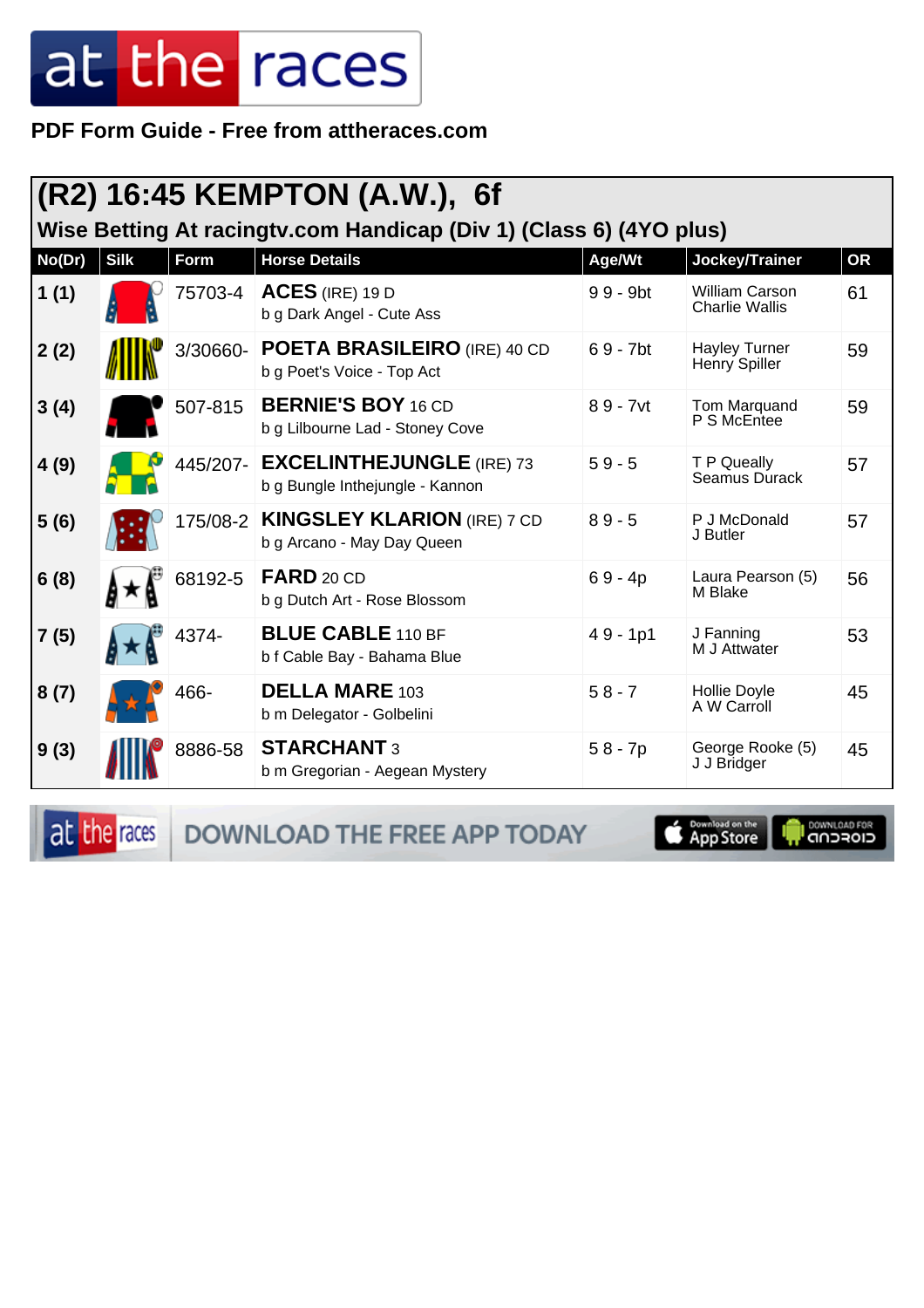PDF Form Guide - Free from attheraces.com

|        | (R3) 17:15 KEMPTON (A.W.), 6f<br>Wise Betting At racingty.com Handicap (Div 2) (Class 6) (4YO plus) |             |                                                                     |            |                                              |           |  |  |
|--------|-----------------------------------------------------------------------------------------------------|-------------|---------------------------------------------------------------------|------------|----------------------------------------------|-----------|--|--|
| No(Dr) | <b>Silk</b>                                                                                         | <b>Form</b> | <b>Horse Details</b>                                                | Age/Wt     | Jockey/Trainer                               | <b>OR</b> |  |  |
| 1(8)   |                                                                                                     | $773-$      | <b>HIGH CLASS AFFAIR (IRE) 53</b><br>ch f Zebedee - Acushladear     | $49 - 7$   | <b>Megan Nicholls</b><br>M Blake             | 60        |  |  |
| 2(6)   |                                                                                                     | 7490-73     | <b>SECRET POTION 7 CD</b><br>b g Stimulation - Fiancee              | $79 - 6b$  | David Probert<br><b>R</b> Harris             | 59        |  |  |
| 3(5)   |                                                                                                     | 364-        | <b>SILENT WITNESS (IRE) 44</b><br>b m First Defence - Stealth Bolt  | $59 - 5$   | Tom Marquand<br><b>Ed Walker</b>             | 58        |  |  |
| 4(2)   |                                                                                                     |             | 115/429- JEFFREY HARRIS 326 D<br>b g Orientor - Theatrical Dancer   | $69 - 4$   | <b>B A Curtis</b><br>P R Webber              | 57        |  |  |
| 5(3)   |                                                                                                     | 324-437     | <b>COMEATCHOO</b> (IRE) 3 C D<br>b g Camacho - La Estatua           | $49 - 4$   | Hollie Doyle<br>P S McEntee                  | 57        |  |  |
| 6(9)   |                                                                                                     | 019928-     | <b>PERFECT SYMPHONY</b> (IRE) 70 D<br>b g Dandy Man - Fields Of Joy | 79 - 2p    | Oliver Stammers (5)<br><b>Mark Pattinson</b> | 55        |  |  |
| 7(7)   |                                                                                                     | 58850-8     | <b>URBAN HIGHWAY</b> (IRE) 20<br>b g Kodiac - Viking Fair           | $58 - 7$   | Elisha Whittington<br>(5)<br>À W Carroll     | 46        |  |  |
| 8(4)   |                                                                                                     | 9183-70     | AMNAA 9 CD<br>b f Bungle Inthejungle - She Mystifies                | $48 - 7v$  | George Rooke (5)<br>J J Bridger              | 46        |  |  |
| 9(1)   |                                                                                                     | 876-056     | <b>THE NIGHT WATCH 10 D</b><br>b g Dutch Art - Scarlet Runner       | $58 - 7tp$ | Tyler Heard (7)<br><b>J</b> M Bradley        | 46        |  |  |
|        |                                                                                                     |             | Long Handicap: Amnaa 8 - 6, The Night Watch 8 - 6                   |            |                                              |           |  |  |

at the races

DOWNLOAD THE FREE APP TODAY

App Store

**DOWNLOAD FOR**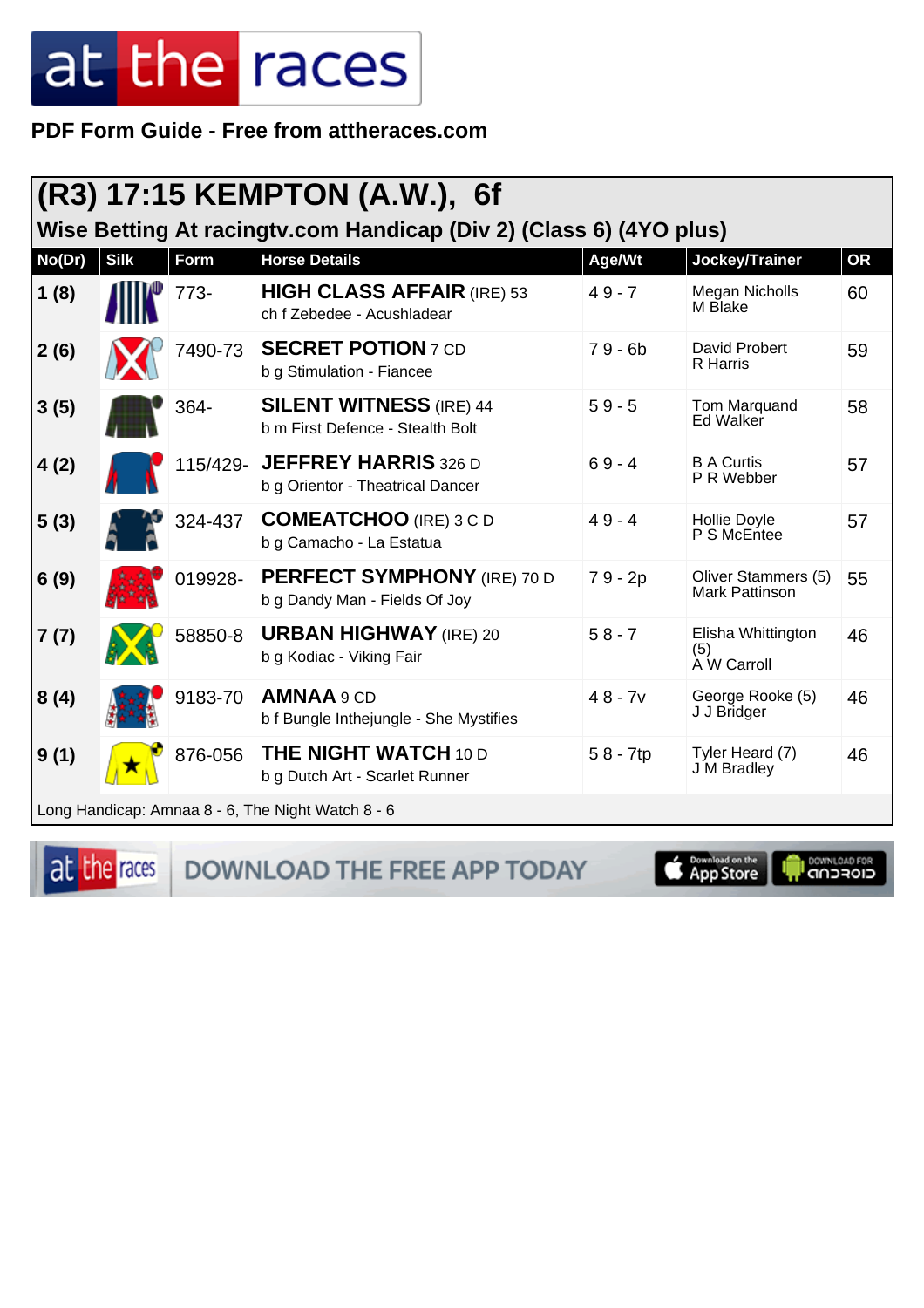PDF Form Guide - Free from attheraces.com

|        | (R4) 17:45 KEMPTON (A.W.), 6f<br>Unibet New Instant Roulette Handicap (Class 6) (3YO only) |          |                                                                   |            |                                    |           |  |  |
|--------|--------------------------------------------------------------------------------------------|----------|-------------------------------------------------------------------|------------|------------------------------------|-----------|--|--|
| No(Dr) | <b>Silk</b>                                                                                | Form     | <b>Horse Details</b>                                              | Age/Wt     | Jockey/Trainer                     | <b>OR</b> |  |  |
| 1(4)   |                                                                                            | 48106-3  | <b>VITALLINE 17 CD</b><br>b c Due Diligence - Vitta's Touch       | $39 - 7$   | Tom Marquand<br><b>B</b> R Millman | 60        |  |  |
| 2(11)  |                                                                                            | 065-     | <b>BELAFONTE 38</b><br>b g Twilight Son - Scarlet Royal           | $39 - 7v1$ | R Kingscote<br>J G Portman         | 60        |  |  |
| 3(12)  |                                                                                            | $53 - 3$ | <b>NEEDWOOD BLOSSOM 16</b><br>b f Garswood - Fangfoss Girls       | $39 - 7$   | <b>William Carson</b><br>A Carson  | 60        |  |  |
| 4(9)   |                                                                                            | $67 - 3$ | <b>RHODE ISLAND GIRL 19</b><br>gr f Dark Angel - New Providence   | $39 - 7p1$ | J Fanning<br>R A Fahey             | 60        |  |  |
| 5(8)   |                                                                                            | 076-     | <b>SHADES OF RED (IRE) 49</b><br>b f Acclamation - Marisol        | $39 - 7$   | L P Keniry<br>S Kirk               | 60        |  |  |
| 6(1)   |                                                                                            | $020 -$  | <b>TWILIGHT MADNESS 61</b><br>ch c Twilight Son - Rhal            | $39 - 7$   | D E Hogan (3)<br>S Hodgson         | 60        |  |  |
| 7(2)   |                                                                                            | 020398-  | <b>BOMB SQUAD</b> (IRE) 35 D<br>gr g Lethal Force - Dutch Destiny | $39 - 6p$  | JF Egan<br>J S Moore               | 59        |  |  |
| 8(3)   |                                                                                            | 66-4     | <b>KINDERDIJK 10</b><br>b f Dutch Art - Winds of Time             | $39 - 5h1$ | David Probert<br>J Butler          | 58        |  |  |
| 9(10)  |                                                                                            | 565      | <b>SILK TIE 10</b><br>b g Intrinsic - Silken Express              | $39 - 3$   | Hollie Doyle<br>P D Evans          | 56        |  |  |
| 10(6)  |                                                                                            | 5075-74  | <b>MEHMO</b> (IRE) 13<br>ch g Mehmas - Baltic Belle               | $39 - 2v$  | <b>B A Curtis</b><br>M Appleby     | 55        |  |  |
| 11(5)  |                                                                                            | 8681-63  | IESHA 12 C<br>b f Cable Bay - Royal Silk                          | $39 - 1$   | Daniel Muscutt<br>J M Bradley      | 54        |  |  |
| 12(7)  |                                                                                            | 98756-   | <b>VERRE DORE 98</b><br>b f Heeraat - Nairobi                     | $38 - 11$  | George Rooke (5)<br>J J Bridger    | 50        |  |  |

DOWNLOAD THE FREE APP TODAY at the races

App Store

**IN DOWNLOAD FOR**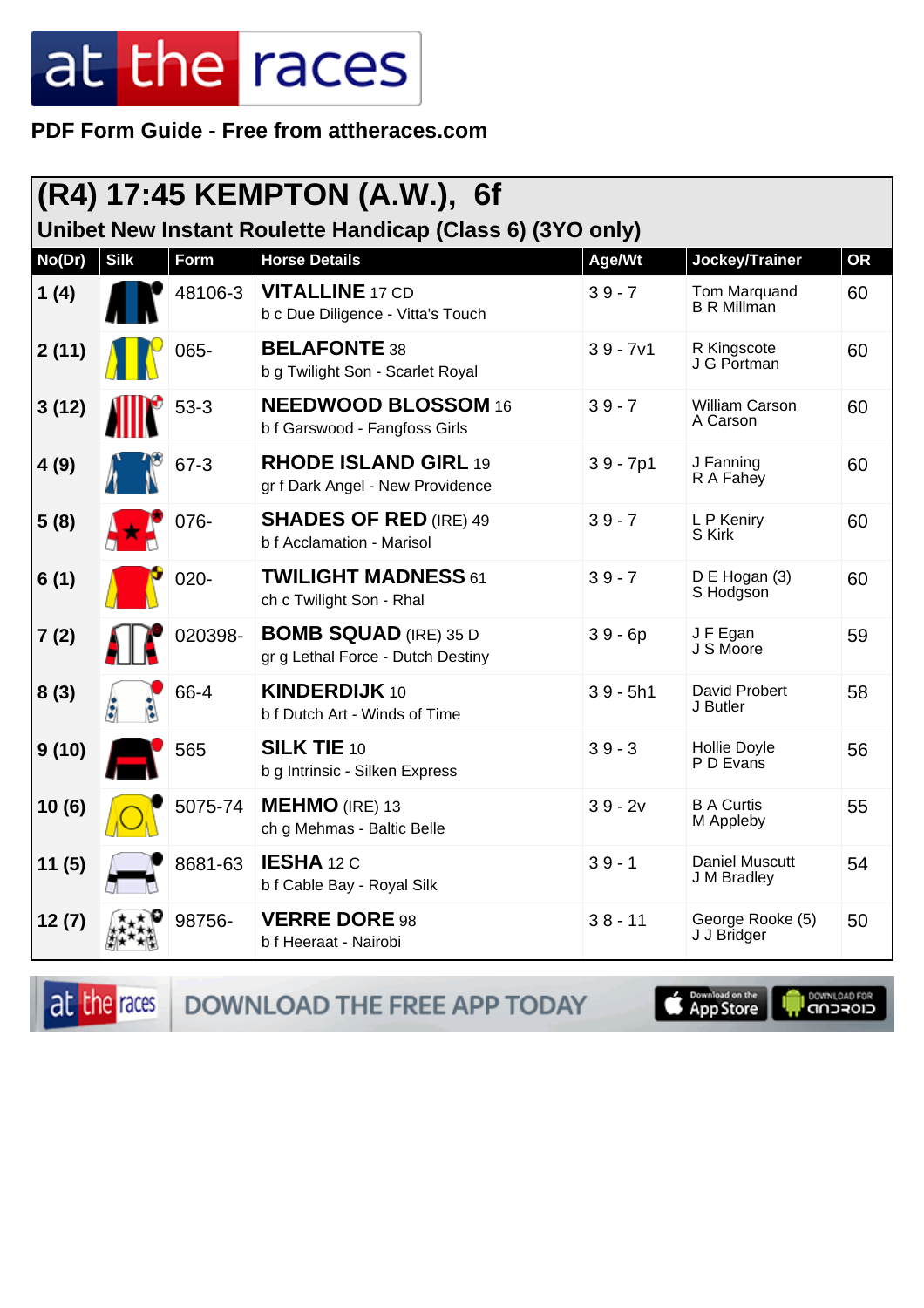**PDF Form Guide - Free from attheraces.com**

|        |             |          | (R5) 18:15 KEMPTON (A.W.), 6f                                             |           |                                        |           |
|--------|-------------|----------|---------------------------------------------------------------------------|-----------|----------------------------------------|-----------|
|        |             |          | Unibet 3 Uniboosts A Day Conditions Stakes (Plus 10) (Class 2) (3YO only) |           |                                        |           |
| No(Dr) | <b>Silk</b> | Form     | <b>Horse Details</b>                                                      | Age/Wt    | Jockey/Trainer                         | <b>OR</b> |
| 1(6)   |             | 261002-  | <b>MIGHTY GURKHA (IRE) 51 CD</b><br>b c Sepoy - Royal Debt                | $39 - 7b$ | Hollie Doyle<br>Archie Watson          | 102       |
| 2(2)   |             | $11 - 1$ | <b>BRAVADO</b> (FR) 23 D<br>b c Showcasing - Ultradargent                 | $39 - 2$  | J Fanning<br>M Johnston                | 93        |
| 3(3)   |             | 6723-3   | <b>LOYAL HAVANA 12</b><br>b c Havana Gold - Honesty Pays                  | $39 - 2$  | R Kingscote<br>N P Littmoden           | 73        |
| 4(5)   |             | 66111-1  | <b>OBTUSE</b> (IRE) 23 D<br>gr g Clodovil - Leading Actress               | $39 - 2b$ | T P Queally<br>P D Evans               | 79        |
| 5(1)   |             | 97111-2  | <b>ROHAAN</b> (IRE) 23 C D BF<br>b g Mayson - Vive Les Rouges             | $39 - 2$  | <b>Charles Bishop</b><br>P D Evans     | 90        |
| 6(4)   |             | 125234-  | <b>ZAMAANI</b> (IRE) 51 D BF<br>ch c Night Of Thunder - Alice Rose        | $39 - 2$  | <b>Jack Mitchell</b><br>S & E Crisford | 103       |

at the races DOWNLOAD THE FREE APP TODAY

App Store **ELOFCUD**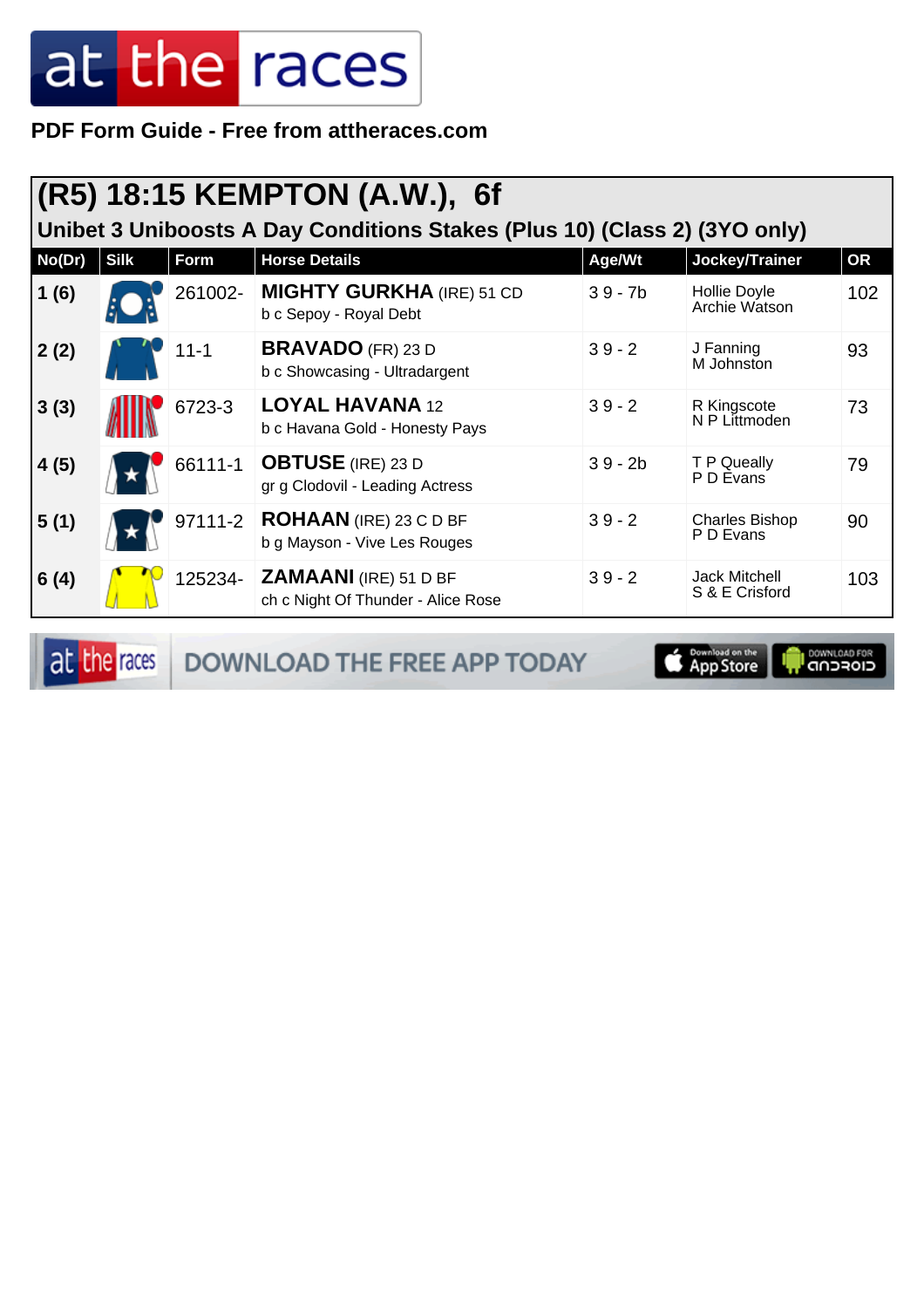**PDF Form Guide - Free from attheraces.com**

| (R6) 18:45 KEMPTON (A.W.), 7f<br>Unibet 3 Uniboosts A Day Handicap (Class 3) (4YO plus) |             |             |                                                                          |            |                                           |           |  |
|-----------------------------------------------------------------------------------------|-------------|-------------|--------------------------------------------------------------------------|------------|-------------------------------------------|-----------|--|
| No(Dr)                                                                                  | <b>Silk</b> | <b>Form</b> | <b>Horse Details</b>                                                     | Age/Wt     | Jockey/Trainer                            | <b>OR</b> |  |
| 1(5)                                                                                    |             | $4/2 - 1$   | <b>GOING PLACES 16 D</b><br>ch g Frankel - Khor Sheed                    | $59 - 7$   | Hollie Doyle<br>Archie Watson             | 89        |  |
| 2(1)                                                                                    |             | $4053/1 -$  | <b>REACTION TIME 27 D</b><br>b g Dubawi - Cloudspin                      | $69 - 6$   | Oliver Stammers (5)<br><b>Kevin Frost</b> | 88        |  |
| 3(7)                                                                                    |             | 32051-3     | <b>SOAR ABOVE 19 CD</b><br>gr g Lethal Force - Soar                      | $69 - 4$   | Laura Pearson (5)<br>J Butler             | 86        |  |
| 4(4)                                                                                    |             | 15/0000-    | <b>GOLDEN DRAGON (IRE) 44</b><br>b c Starspangledbanner - Emerald Cutter | $49 - 11$  | S Donohoe<br><b>Charlie Fellowes</b>      | 83        |  |
| 5(2)                                                                                    |             | 5232-2      | <b>STARSHIBA 16 BF</b><br>b g Acclamation - Dashiba                      | $49 - 0$   | David Probert<br>D R C Elsworth           | 82        |  |
| 6(3)                                                                                    |             | 93056-6     | <b>EQUITATION 19</b><br>b g Equiano - Sakhee's Song                      | $78 - 13t$ | R Kingscote<br>S C Williams               | 81        |  |
| 7(6)                                                                                    |             | 716736-     | <b>POETIC FORCE</b> (IRE) 26 CD<br>ch g Lope De Vega - Obligada          | $78 - 12t$ | Tom Marquand<br>A W Carroll               | 80        |  |
| 8(8)                                                                                    |             | 340485-     | ICE AGE (IRE) 41 CD<br>b g Frozen Power - Incendio                       | $88 - 9$   | Jonathan Fisher (5)<br>Ronald Thompson    | 77        |  |
| 9(9)                                                                                    |             | 011050-     | <b>THECHILDREN'STRUST (IRE) 45</b><br>br g Society Rock - Estemaala      | $68 - 7$   | George Rooke (5)<br>Ronald Thompson       | 75        |  |

at the races DOWNLOAD THE FREE APP TODAY

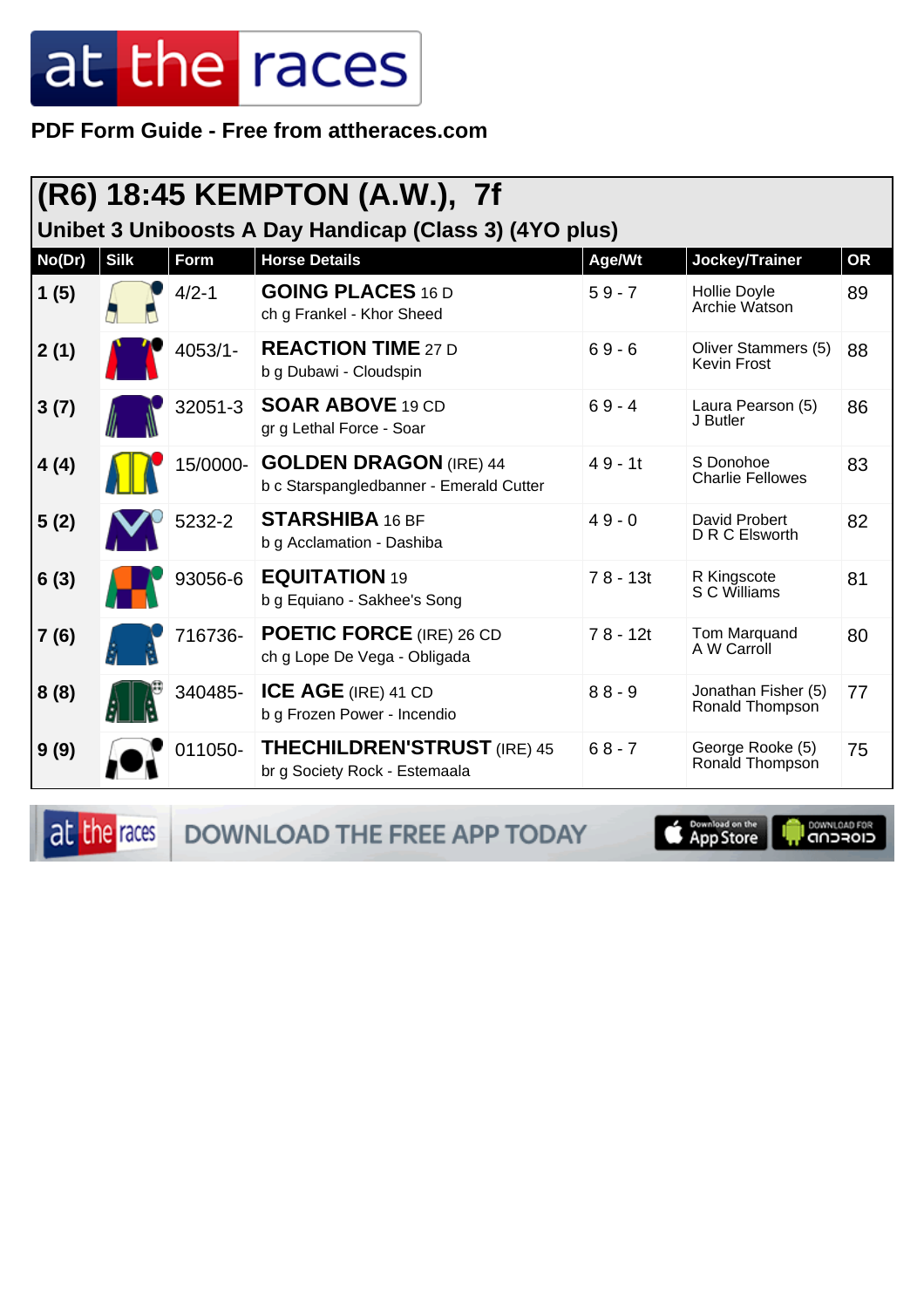PDF Form Guide - Free from attheraces.com

| (R7) 19:15 KEMPTON (A.W.), 7f<br>Unibet Extra Place Offers Every Day Handicap (Class 5) (4YO plus) |             |          |                                                                     |           |                                        |           |  |
|----------------------------------------------------------------------------------------------------|-------------|----------|---------------------------------------------------------------------|-----------|----------------------------------------|-----------|--|
| No(Dr)                                                                                             | <b>Silk</b> | Form     | <b>Horse Details</b>                                                | Age/Wt    | <b>Jockey/Trainer</b>                  | <b>OR</b> |  |
| 1(1)                                                                                               |             | 68/097-1 | <b>LOVE DESTINY 9 CD</b><br>b c Lethal Force - Danehill Destiny     | $49 - 8$  | R Kingscote<br>M Johnston              | 71        |  |
| 2(5)                                                                                               |             | 91008-3  | IN THE RED (IRE) $9 CD$<br>b g Elusive Pimpernel - Roses From Ridey | $89 - 7b$ | <b>Hayley Turner</b><br>Martin Smith   | 70        |  |
| 3(7)                                                                                               |             | 625458-  | <b>RED JASPER 27 C D</b><br>ch g Showcasing - Spate                 | $49 - 7v$ | <b>B A Curtis</b><br>M Appleby         | 70        |  |
| 4(2)                                                                                               |             | $26 - 4$ | <b>PAXOS</b> (IRE) 17<br>gr g Outstrip - Ella Fitz                  | $49 - 5$  | Tom Marquand<br>Ed Walker              | 68        |  |
| 5(4)                                                                                               |             | 4/4470-8 | <b>LEGENDE D'ART</b> (IRE) 13<br>b g Kingman - Legende Bleue        | $49 - 5t$ | Louis Steward<br><b>Henry Spiller</b>  | 68        |  |
| 6(3)                                                                                               |             | 140/008- | <b>MAAWARD</b> (IRE) 41 CD<br>b g Kodiac - Caterina Di Cesi         | $69 - 2$  | Jonathan Fisher (5)<br>Ronald Thompson | 65        |  |
| 7(8)                                                                                               |             | 845/3    | <b>MORLAIX 11</b><br>b g Mayson - Estemaala                         | $49 - 2$  | J P Spencer<br>D M Simcock             | 65        |  |
| 8(9)                                                                                               |             | 380381-  | <b>CALIN'S LAD 54 CD</b><br>ch g Equiano - Lalina                   | $69 - 0$  | David Probert<br>A W Carroll           | 63        |  |
| 9(6)                                                                                               |             | 23757-7  | <b>BILLYFAIRPLAY</b> (IRE) 17<br>b g Dark Angel - Nurture           | $78 - 13$ | George Rooke (5)<br>Ronald Thompson    | 62        |  |
| 10<br>(10)                                                                                         |             | 91187-0  | <b>BARTAT 16 D</b><br>b f Heeraat - Pacches                         | $48 - 13$ | J Fanning<br>M Wigham                  | 62        |  |

at the races DOWNLOAD THE FREE APP TODAY

**Completed on the** Ū

**OOWNLOAD FOR**